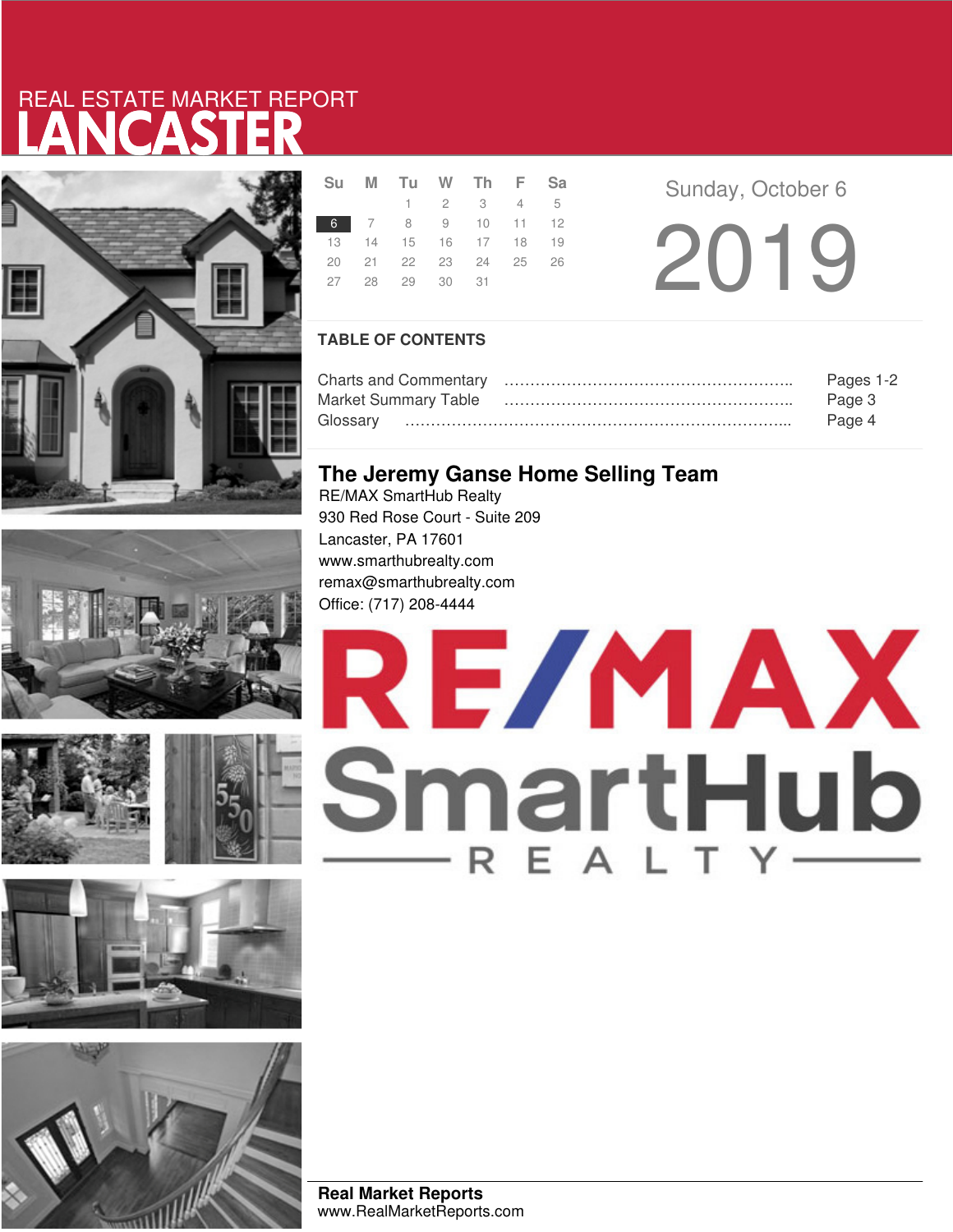

Sunday, October 6, 2019

## The Jeremy Ganse Home Selling Team

remax@smarthubrealty.com RE/MAX SmartHub Realty Office: (717) 208-4444

at the real estate market. Currently there are 797 sales pending in the market overall, leaving 1203 listings still for sale. The resulting pending ratio is 39.9% (797 divided by 2,000). So you might be asking yourself, that's great... but what exactly does it mean? I'm glad you asked! *Let's take a look*

The pending ratio indicates the supply & demand of the market. Specifically, a high ratio means that listings are in demand and quickly going to contract. Alternatively, a low ratio means there are not enough qualified buyers for the existing supply.

**"Current inventory is described as mildly active."**

Taking a closer look, we notice that the \$150K - \$200K price range has a relatively large number of contracts pending sale.

We also notice that the \$200K - \$250K price range has a relatively large inventory of properties for sale at 199 listings. The average list price (or asking price) for all properties in this market is \$339,580.





A total of 3483 contracts have closed in the last 6 months with an average sold price of \$235,645. Breaking it down, we notice that the \$150K - \$200K price range contains the highest number of sold listings.

Alternatively, a total of 1040 listings have failed to sell in that same period of time. Listings may fail to sell for many reasons such as being priced too high, having been inadequately marketed, the property was in poor condition, or perhaps the owner had second thoughts about selling at this particular time. The \$150K - \$200K price range has the highest number of off-market listings at 181 properties.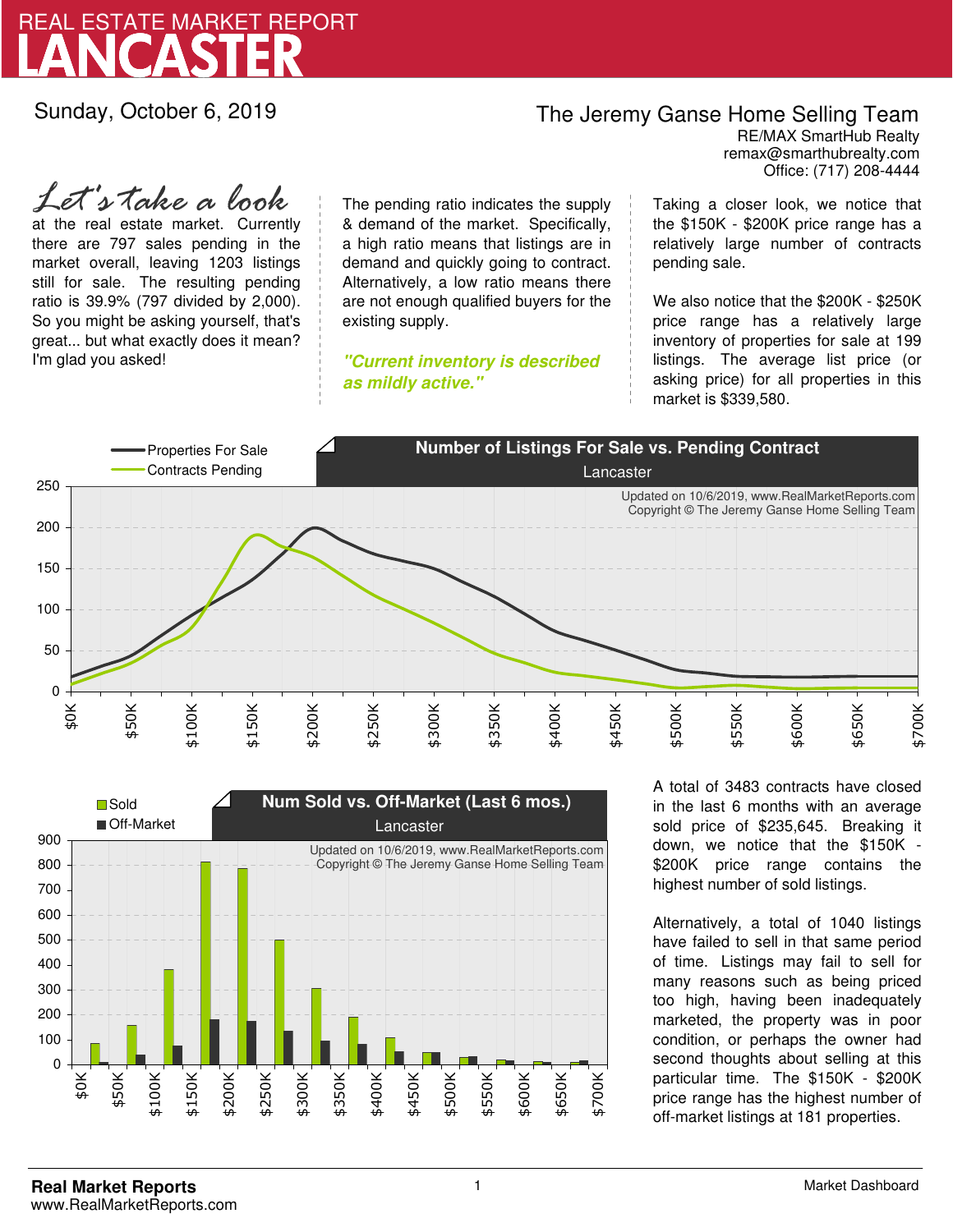# LANCASTER REAL ESTATE MARKET REPORT

### Sunday, October 6, 2019

## The Jeremy Ganse Home Selling Team

remax@smarthubrealty.com RE/MAX SmartHub Realty Office: (717) 208-4444

Looking at the chart to the right, you might be wondering why average days on market (DOM) is important. This is a useful measurement because it can help us to determine whether we are in a buyer's market (indicated by high DOM), or a seller's market (indicated by low DOM). Active listings (properties for sale) have been on the market for an average of 125 days.

Analysis of sold properties for the last six months reveals an average sold price of \$235,645 and 36 days on market. Notice that properties in the \$150K - \$200K price range have sold quickest over the last six months.

The recent history of sales can be seen in the two charts below. The average sold price for the last 30 days was \$228,048 with an average DOM of 36 days.

Since the recent DOM is less than the average DOM for the last 6 months, it is a positive indicator for demand. It is always important to realize that real estate markets can fluctuate due to many factors, including shifting interest rates, the economy, or seasonal changes.



### **"The average list-to-sales ratio for this area is 98.6%."**

Ratios are simple ways to express the difference between two values such as list price and sold price. In our case, we typically use the list-to-sale ratio to determine the percentage of the final list price that the buyer ultimately paid. It is a very common method to help buyers decide how much to offer on a property.

Analysis of the absorption rate indicates an inventory of 2.1 months based on the last 6 months of sales. This estimate is often used to determine how long it would take to sell off the current inventory of properties if all conditions remained the same. It is significant to mention that this estimate does not take into consideration any additional properties that will come onto the market in the future.



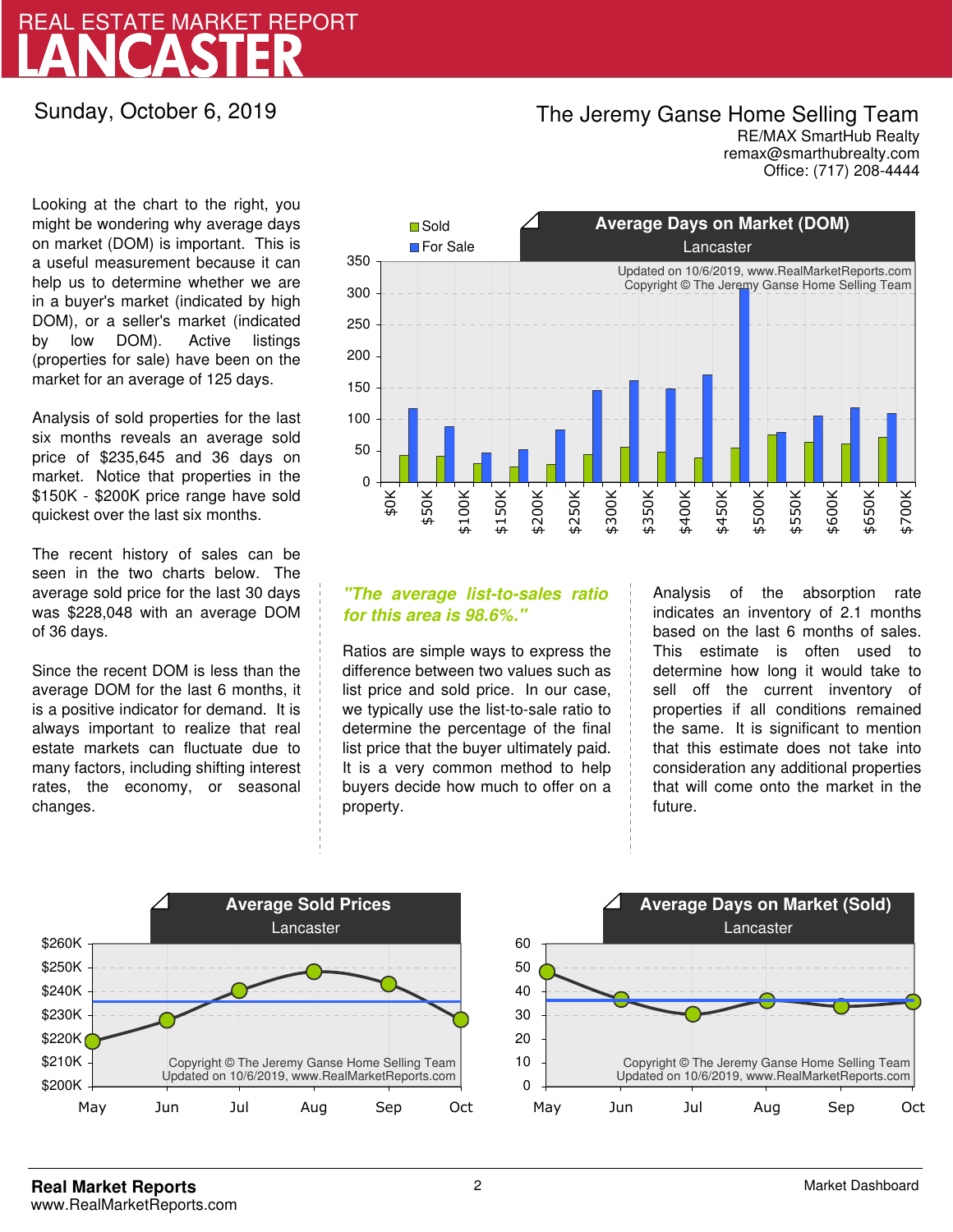# LANCASTER REAL ESTATE MARKET REPORT

Sunday, October 6, 2019

# The Jeremy Ganse Home Selling Team

remax@smarthubrealty.com RE/MAX SmartHub Realty Office: (717) 208-4444

|                                    |                    | <b>Contracts Pending [2]</b> |            |                   |                         | Off-Market in the Last 6 Months [3] |              |              |            |                   | <b>Absorption Rate</b> |                   |                   |              |      |
|------------------------------------|--------------------|------------------------------|------------|-------------------|-------------------------|-------------------------------------|--------------|--------------|------------|-------------------|------------------------|-------------------|-------------------|--------------|------|
|                                    |                    | For Sale <sup>[1]</sup>      |            |                   |                         | Sold in the Last 6 Months [4]       |              |              |            |                   |                        |                   |                   |              |      |
|                                    | <b>Price Range</b> | Total                        | Avg        | Avg               | <b>Total</b>            | Pending                             | <b>Total</b> | <b>Total</b> | Avg        | Avg Orig          | Avg                    | Avg               |                   | List to      | Mos. |
| Min.                               | Max.               | <b>Num</b>                   | <b>DOM</b> | <b>List Price</b> | <b>Num</b>              | Ratio                               | <b>Num</b>   | <b>Num</b>   | <b>DOM</b> | <b>List Price</b> | <b>List Price</b>      | <b>Sold Price</b> |                   | <b>Sales</b> |      |
| \$0                                | \$49,999           | 18                           | 118        | \$27,223          | 9                       | 33.3%                               | 9            | 87           | 43         | \$51,818          | \$49,898               | \$31,542          |                   | 63.2%        | 1.2  |
| \$50,000                           | \$99,999           | 44                           | 88         | \$79,337          | 35                      | 44.3%                               | 39           | 160          | 41         | \$81,082          | \$78,160               |                   | 96.6%<br>\$75,476 |              | 1.7  |
| \$100,000                          | \$149,999          | 93                           | 47         | \$129,408         | 78                      | 45.6%                               | 78           | 383          | 29         | \$134,100         | \$132,433              | \$129,883         | 98.1%             |              | 1.5  |
| \$150,000                          | \$199,999          | 136                          | 52         | \$178,367         | 189                     | 58.2%                               | 181          | 813          | 24         | \$177,416         | \$176,471              | \$174,461         |                   | 98.9%        | 1.0  |
| \$200,000                          | \$249,999          | 199                          | 84         | \$226,516         | 164                     | 45.2%                               | 176          | 788          | 28         | \$225,727         | \$224,521              | \$223,357         |                   | 99.5%        | 1.5  |
| \$250,000                          | \$299,999          | 168                          | 146        | \$277,845         | 118                     | 41.3%                               | 137          | 500          | 44         | \$277,842         | \$276,489              | \$272,926         |                   | 98.7%        | 2.0  |
| \$300,000                          | \$349,999          | 150                          | 161        | \$326,690         | 84                      | 35.9%                               | 96           | 307          | 56         | \$330,423         | \$326,798              | \$323,011         |                   | 98.8%        | 2.9  |
| \$350,000                          | \$399,999          | 116                          | 149        | \$377,221         | 47                      | 28.8%                               | 83           | 191          | 49         | \$379,425         | \$375,556              | \$371,389         |                   | 98.9%        | 3.6  |
| \$400,000                          | \$449,999          | 74                           | 171        | \$424,803         | 24                      | 24.5%                               | 54           | 108          | 39         | \$431,184         | \$425,982              | \$421,199         |                   | 98.9%        | 4.1  |
| \$450,000                          | \$499,999          | 51                           | 308        | \$478,359         | 15                      | 22.7%                               | 50           | 49           | 55         | \$487,400         | \$477,025              | \$471,745         |                   | 98.9%        | 6.2  |
| \$500,000                          | \$549,999          | 27                           | 80         | \$526,431         | 5                       | 15.6%                               | 32           | 29           | 76         | \$533,945         | \$527,924              | \$519,285         |                   | 98.4%        | 5.6  |
| \$550,000                          | \$599,999          | 19                           | 106        | \$585,068         | 8                       | 29.6%                               | 16           | 21           | 64         | \$589,529         | \$577,020              | \$569,225         |                   | 98.6%        | 5.4  |
| \$600,000                          | \$649,999          | 18                           | 119        | \$627,988         | $\overline{\mathbf{4}}$ | 18.2%                               | 12           | 12           | 61         | \$668,614         | \$647,856              | \$624,331         |                   | 96.4%        | 9.0  |
| \$650,000                          | \$699,999          | 19                           | 109        | \$683,892         | 5                       | 20.8%                               | 17           | 10           | 71         | \$697,880         | \$690,420              | \$671,845         |                   | 97.3%        | 11.4 |
| \$700,000                          | $+$                | 71                           | 181        | \$1,102,330       | 12                      | 14.5%                               | 60           | 25           | 82         | \$931,398         | \$912,902              | \$878,106         |                   | 96.2%        | 17.0 |
| <b>Market Summary &gt;&gt;&gt;</b> |                    | 1,203                        | 125        | \$339,580         | 797                     | 39.9%                               | 1,040        | 3,483        | 36         | \$241,283         | \$239,039              | \$235,645         |                   | 98.6%        | 2.1  |

Status = [1] ACT; [2] PND; [3] WTH, EXP, CNL; [4] CLS

CountyOrParish = Lancaster

PropertyType = Residential

1

Date Range = 04/07/2019 to 10/06/2019 Data believed to be accurate but not guaranteed.